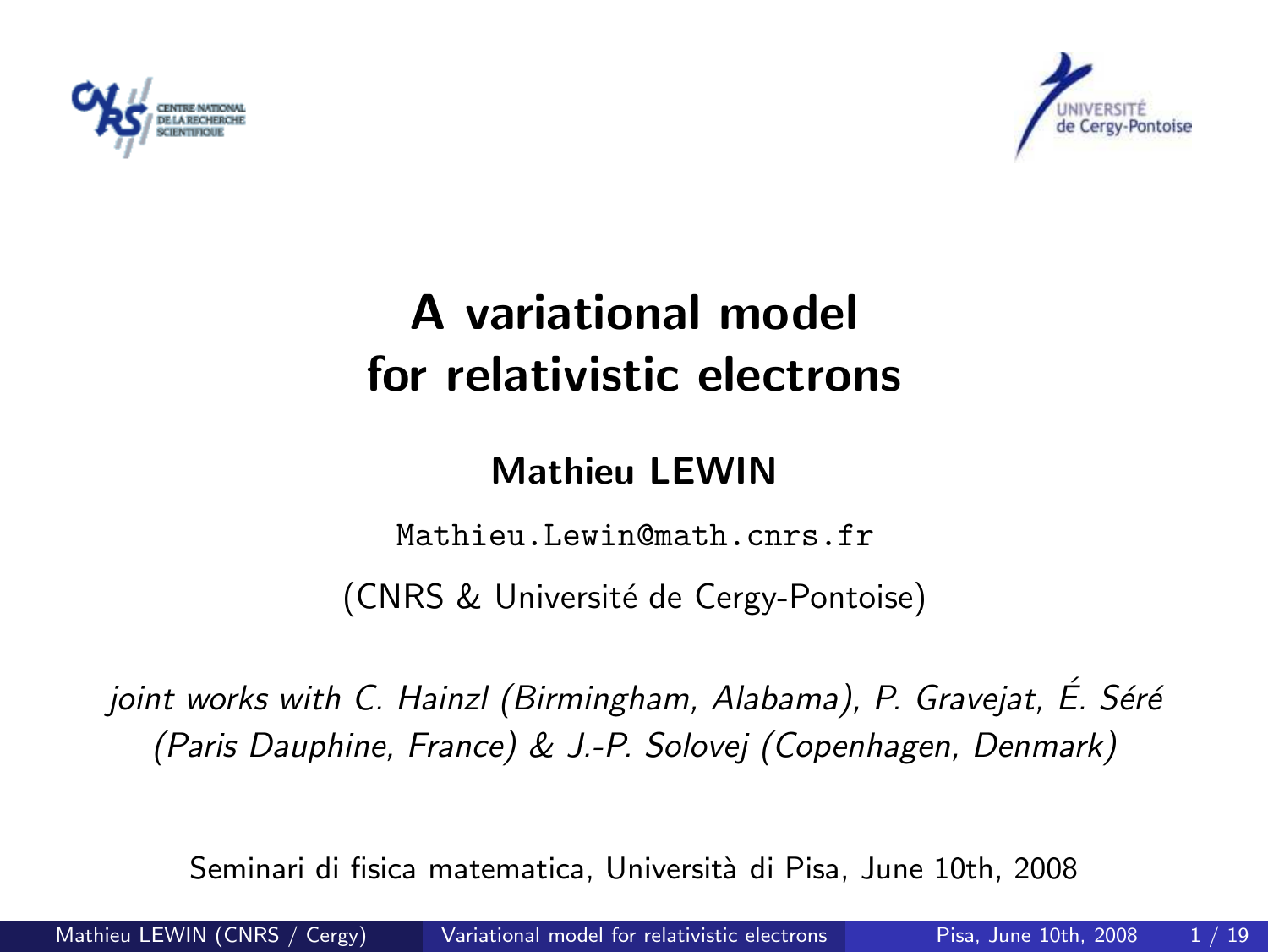### References

**[HLS1]** C. Hainzl, M. L. & E. Séré. Existence of a stable polarized vacuum in the Bogoliubov-Dirac-Fock approximation, Commun. Math. Phys. (2005).

[HLS2] C. Hainzl, M. L. & E. Séré. Self-consistent solution for the polarized vacuum in a no-photon QED model. J. Phys. A: Math & Gen. (2005).

[HLSo] C. Hainzl, M. L. & J.P. Solovej. The mean-field approximation in Quantum Electrodynamics. The no-photon case. Comm. Pure Appl. Math. (2007).

**[HLS3]** C. Hainzl, M. L. & E. Séré. Existence of Atoms and Molecules in the Mean-Field Approximation of No-Photon QED, Arch. Rat. Mech. Anal. (2008).

[GLS] P. Gravejat, M. L. & E. Séré. Ground State and Charge Renormalization in a Nonlinear Model of Relativistic Atoms, arXiv:0712.2911.

[Rev] C. Hainzl, M. L., E. Séré and J.P. Solovej. A Minimization Method for Relativistic Electrons in a Mean-Field Approximation of Quantum Electrodynamics, Phys. Rev. A (2007).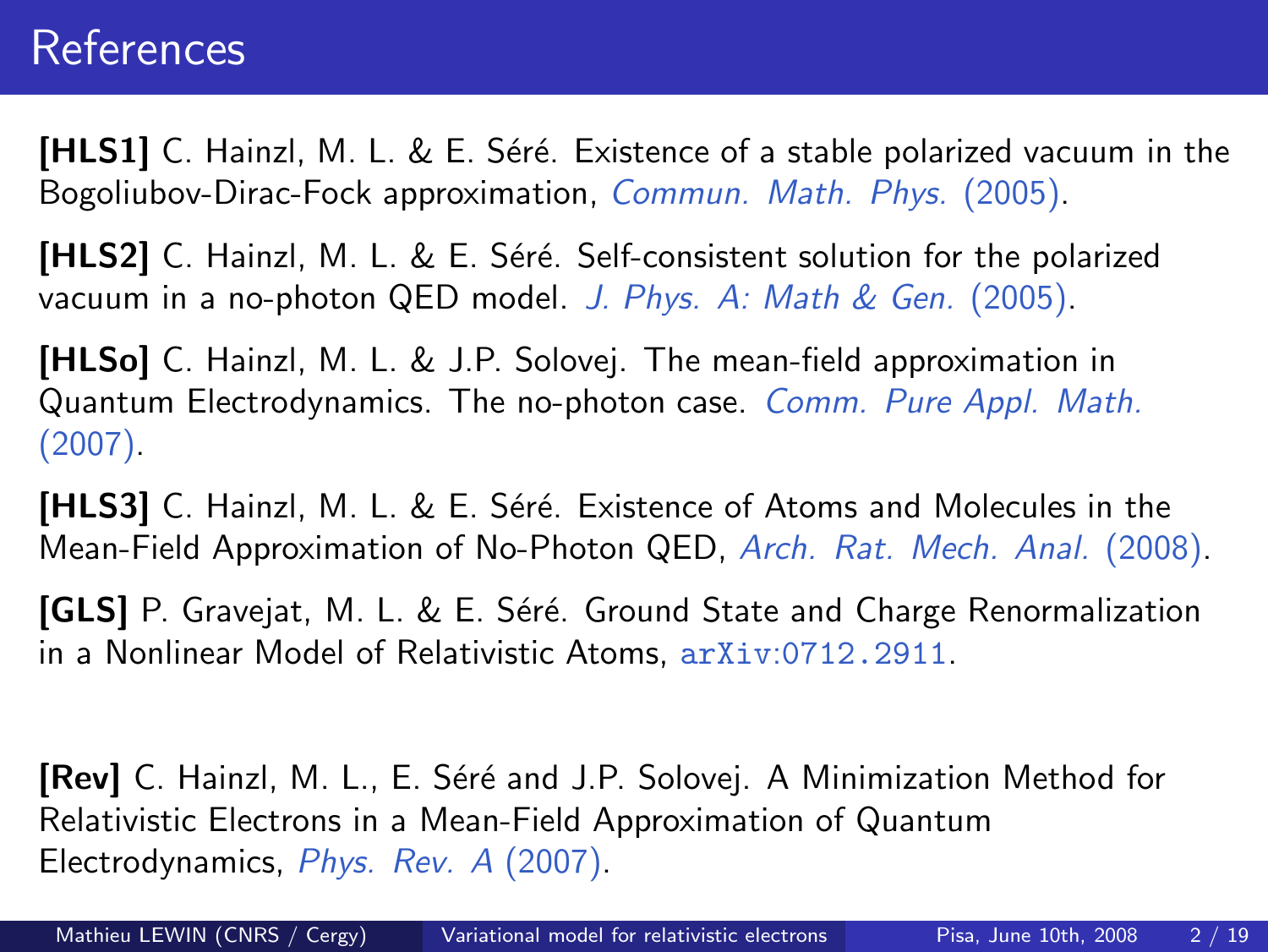### The free Dirac operator

• Energy of a free electron  $(p \leftrightarrow -i\nabla)$ 

|                                    | non relativistic | relativistic                                                     |
|------------------------------------|------------------|------------------------------------------------------------------|
| classical mechanics $E = p^2/(2m)$ |                  | $E^2 = c^2 p^2 + m^2 c^4$                                        |
|                                    |                  | quantum mechanics $H = -\Delta/(2m)$ $D^2 = -c^2\Delta + m^2c^4$ |

• Free Dirac operator ('28):

$$
D^{0} = -ic \sum_{k=1}^{3} \alpha_{k} \partial_{k} + \beta mc^{2} = -ic\alpha \cdot \nabla + \beta mc^{2}
$$

 $\alpha = (\alpha_1, \alpha_2, \alpha_3)$  and  $\beta$  are 4  $\times$  4 self-adjoint matrices satisfying the CAR  $\alpha_i \alpha_i + \alpha_i \alpha_i = 2\delta_{ii}, \qquad \alpha_i \beta + \beta \alpha_i = 0.$  $D^0$  is defined on  $L^2(\mathbb{R}^3,\mathbb{C}^4)$  with domain  $H^1(\mathbb{R}^3,\mathbb{C}^4)$  and  $(D^0)^2 = -c^2\Delta + m^2c^4$ .

It is unbounded from below:

$$
\sigma(D^0)=(-\infty;-mc^2]\cup [mc^2;+\infty).
$$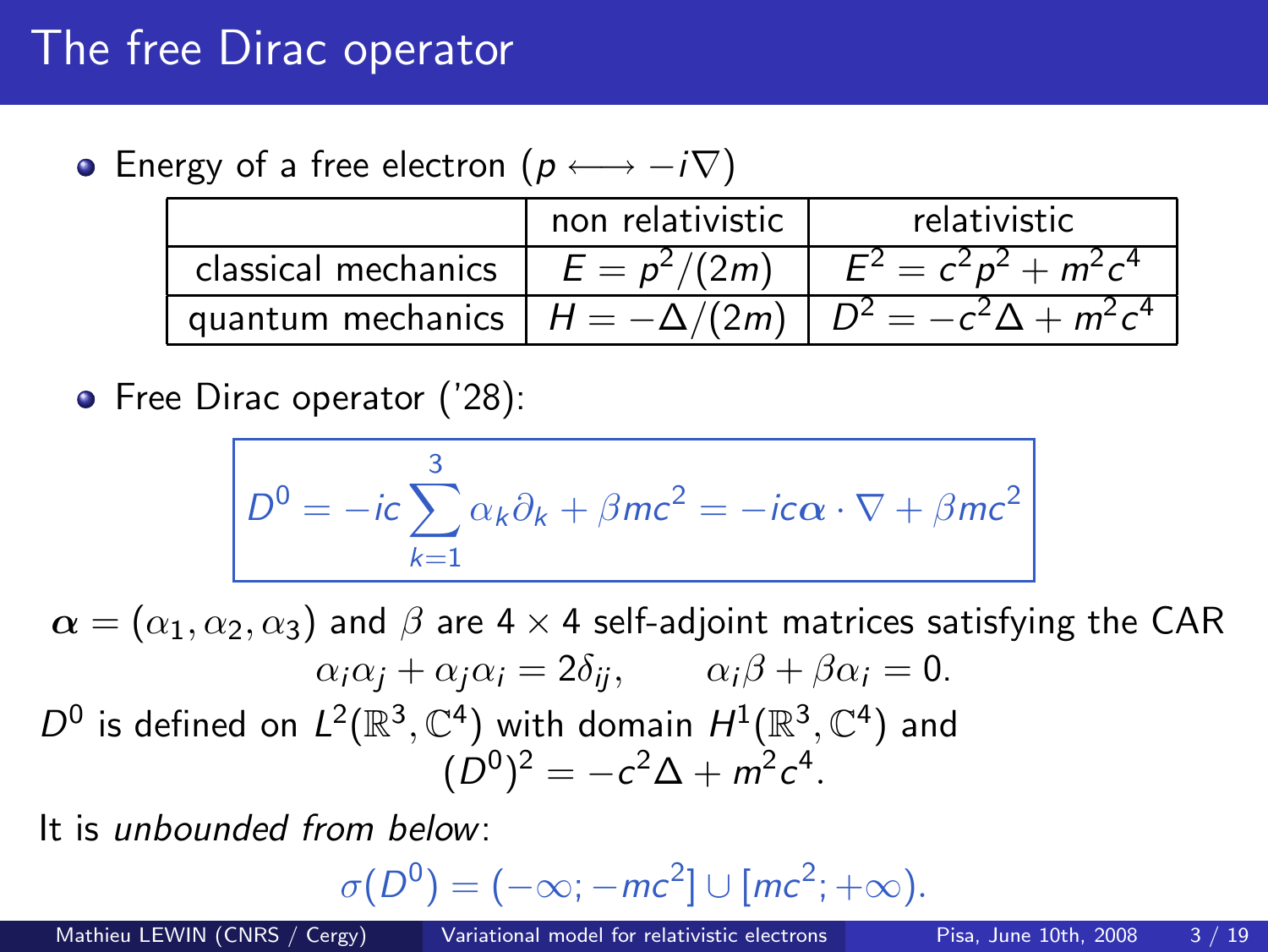## Dirac's interpretation of the negative spectrum



Dirac (1934): "We make the assumption that, in the world as we know it, nearly all the states of negative energy for the electrons are occupied, with just one electron in each state, and that a uniform filling of all the negative-energy states is completely unobservable to us."

 $\rightarrow$  Vacuum = Dirac sea = infinitely many virtual electrons occupying the negative energies.

- **o** can feel an external field and will react accordingly  $\rightarrow$  Vacuum Polarization.
- if the external field is strong enough, electron-positron pairs can be created.

Spontaneaous creation of Here: a model describing the coupled system an electron-positron pair. Source: www.cern.ch "real electrons  $+$  Dirac sea".

Mathieu LEWIN (CNRS / Cergy) [Variational model for relativistic electrons](#page-0-0) Pisa, June 10th, 2008 4 / 19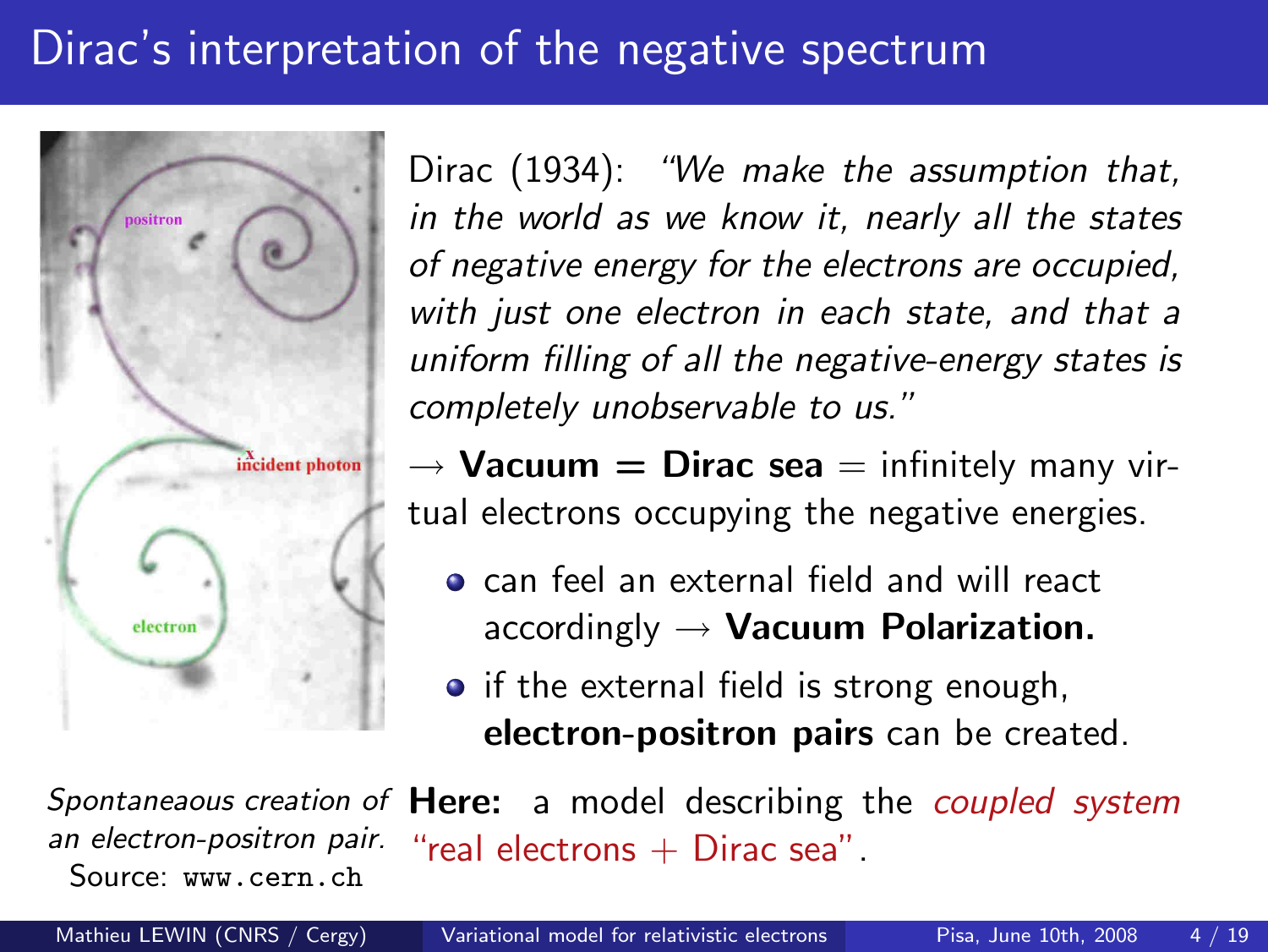## **Summary**

- A nonlinear functional  $Q \mapsto \mathcal{E}(Q)$  whose variable Q is a self-adjoint operator of infinite rank ( $\rightarrow$  infinitely many particles to describe).
- A locally compact problem, but with possible loss of compactness at infinity;

 $\rightarrow$  need to adapt usual arguments from nonlinear analysis. Constraint on operator Q hard to deal with, in particular regarding localization issues.

• We will look for minimizers, possibly under a constraint;  $\rightarrow$  would be interesting to study other critical points  $\&$ time-dependent equation  $[HLSp]$  ( $\rightarrow$  description of spontaneous creation of electron-positron pairs).

model contains many divergences which have a physical interpretation  $\rightarrow$  linked to renormalization in QED.

[HLSp] C. Hainzl, M. L. & C. Sparber. Existence of global-in-time solutions to a generalized Dirac-Fock type evolution equation, Lett. Math. Phys. (2005).

Mathieu LEWIN (CNRS / Cergy) [Variational model for relativistic electrons](#page-0-0) Pisa, June 10th, 2008 5 / 19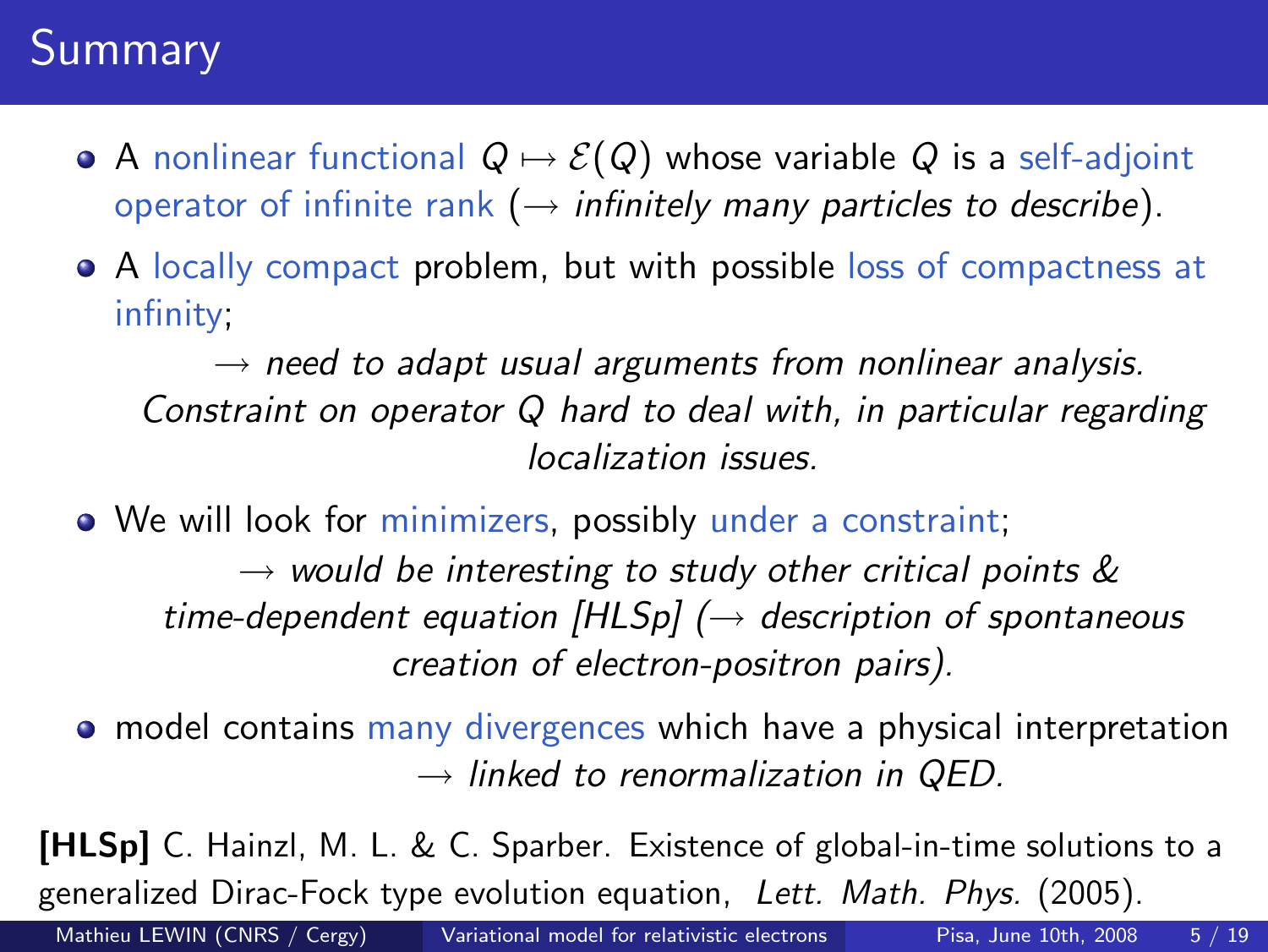### Hartree-Fock states

- State of the system  $=$  an orthogonal projector  $P$  acting on  $L^2(\mathbb{R}^3,\mathbb{C}^4)$ . • Rank( $P$ ) = number of particles (electrons);
	- if  $(\varphi_i)_{i\in I}$  is an orthonormal basis of Ran $(P)$ ,  $P=\sum_{i\in I} |\varphi_i\rangle\langle\varphi_i|$ , then  $\varphi_i$ 's  $=$  states of the individual electrons.

**Exemples.** Introduce  $P^0_-\equiv \chi_{(-\infty;0)}(D^0)$  and  $P^0_+=1-P^0_-\,.$  Let  $(\varphi_i^\pm)_i$  be an orthonormal basis of  $\mathfrak{H}^0_\pm:=P^0_\pm \dot{L^2}(\mathbb{R}^3,\mathbb{C}^4).$ 



• Units in the following:  $\hbar = m = c = 1$ ,  $\alpha = e^2$  (fine structure cst).

Mathieu LEWIN (CNRS / Cergy) [Variational model for relativistic electrons](#page-0-0) Pisa, June 10th, 2008 6 / 19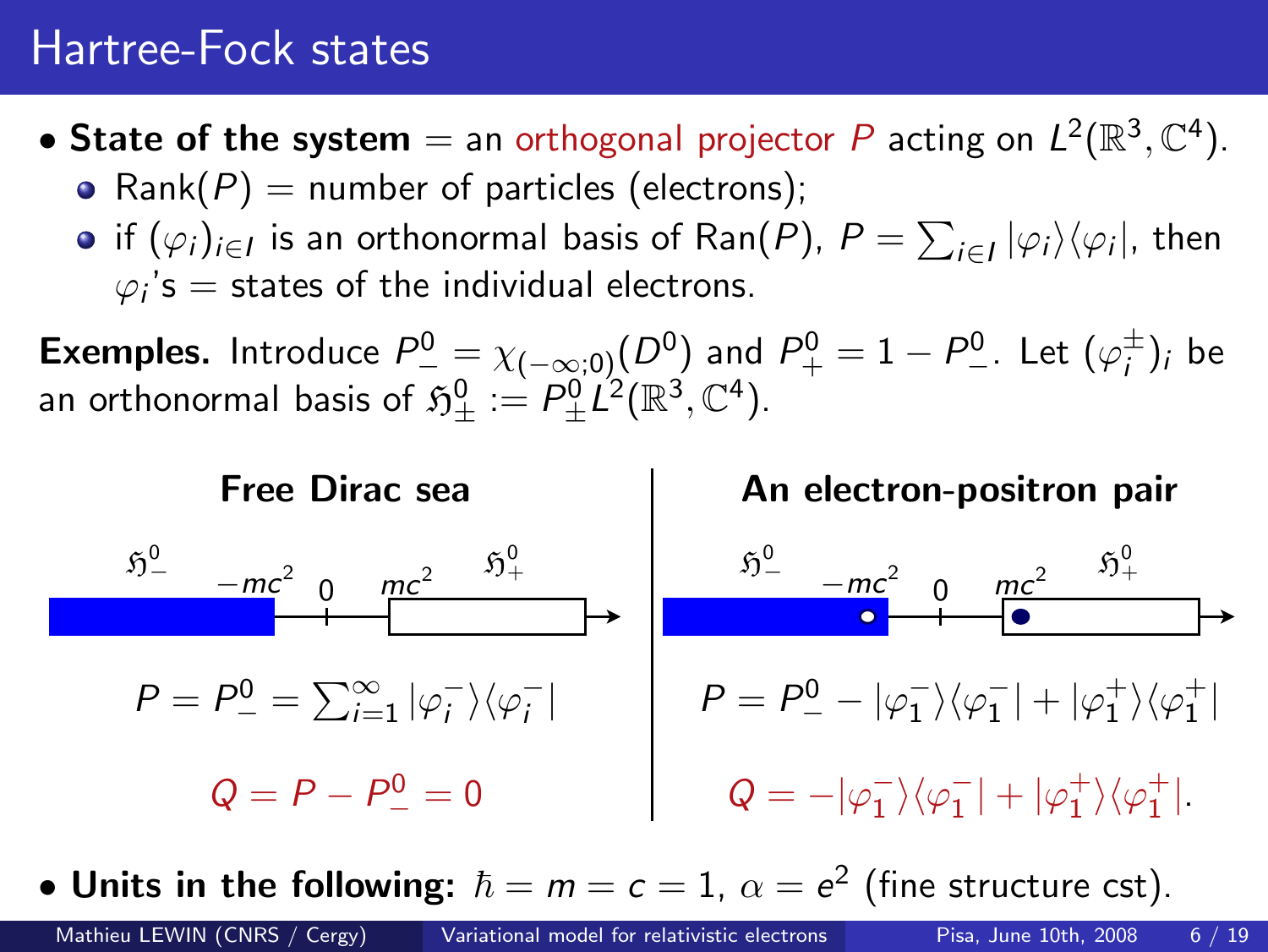# Hartree-Fock (formal) energy

Formal Energy in the state  $P$ :

$$
\mathcal{E}^{\nu}(P - P_{-}^{0}) = \text{tr}(D^{0}(P - P_{-}^{0})) - \alpha \iint \frac{\rho_{P - P_{-}^{0}}(x)\nu(y)}{|x - y|} dx dy
$$

$$
+ \frac{\alpha}{2} \iint \frac{\rho_{P - P_{-}^{0}}(x)\rho_{P - P_{-}^{0}}(y)}{|x - y|} dx dy
$$

Here:  $\rho_{\Gamma}(x) = \text{tr}_{\mathbb{C}^{4}}(\Gamma(x,x)).$ 

- May be derived from no-photon QED by means of a thermodynamic limit [HLSo]. Was introduced by Chaix-Iracane (J. Phys. B '89) and mathematically studied by Bach-Barbaroux-Helffer-Siedentop (CMP '99) for  $\nu = 0$ . Then Hainzl-L.-Séré for  $\nu \neq 0$ .
- This energy is (formally) convex. But we have neglected one term for the simplicity of this talk which is indeed not convex.
- We will see that if  $\nu\equiv 0$ , then  $0=P_{-}^0-P_{-}^0$  is the unique minimizer  $\rightarrow$  free Dirac vacuum.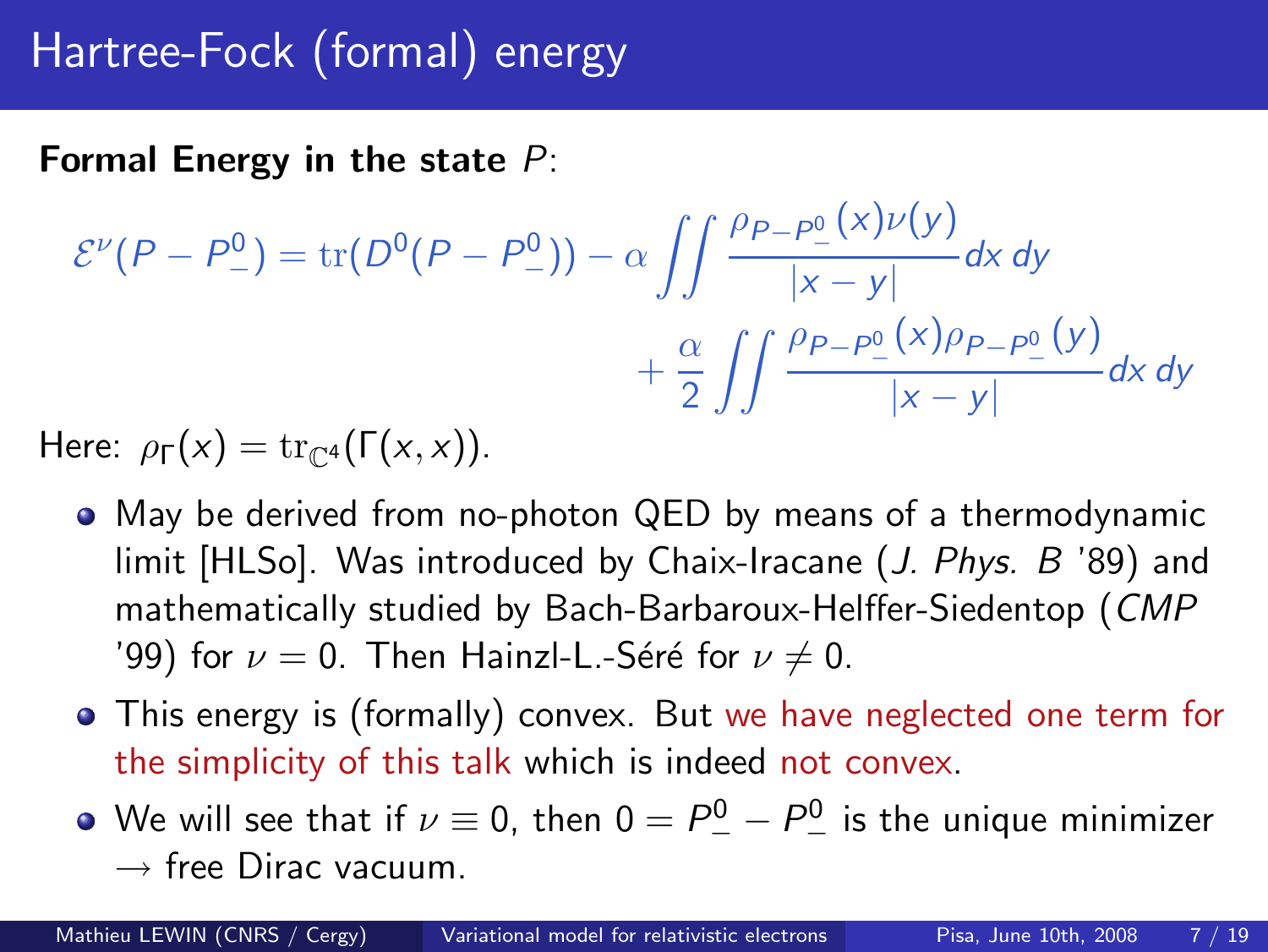## A generalization of the trace

- Pb: there is no minimizer in the trace-class.
- Ultraviolet cut-off will be very useful

 $\mathfrak{H}_{\Lambda} = \{f \in L^2(\mathbb{R}^3; \mathbb{C}^4), \text{ supp}(\hat{f}) \subset B(0; \Lambda)\}.$ 

**Definition.** A Hilbert-Schmidt operator  $Q \in \mathfrak{S}_2(\mathfrak{H}_\Lambda)$  is  $P^0_-$ -trace class  $(\in\mathfrak{S}^{P0}_{1}(\mathfrak{H}_{\Lambda}))$  if  $Q^{++}:=P^0_+QP^0_+$  and  $Q^{--}:=P^0_-QP^0_-$  are trace-class. We then define its  $P^0_-$ -trace as  ${\rm tr}_{P^0_-}(Q):={\rm tr}(Q^{++}+Q^{--}).$ 

# Theorem (Properties of  $P_{-}^{0}$ -trace [HLS1])

(i) Let 
$$
Q = P - P^0
$$
 with  $P = P^* = P^2$ . Then  $P - P^0 = \mathfrak{S}_1^{P^0}(\mathfrak{H}_\Lambda) \Leftrightarrow P - P^0 = \mathfrak{S}_2$  and in this case  $\text{tr}_{P^0} (P - P^0)$  is an integer.

 $(ii)$  Let  $P$  be an orthogonal projector acting on  $\mathfrak{H}_\Lambda$  such that  $P-P_-^0\in\mathfrak{S}_2.$ Then  $\mathfrak{S}_1^{P^0}(\mathfrak{H}_\Lambda)=\mathfrak{S}_1^P(\mathfrak{H}_\Lambda)$  and  $\mathrm{tr}_{P^0_-}(Q)=\mathrm{tr}_P(Q)$  for every Q.

**Idea.** When  $P-P_{-}^0\in\mathfrak{S}^{P_{-}^0}_1(\mathfrak{H}_\Lambda)$ , then  $\mathrm{tr}_{P_{-}^0}(P-P_{-}^0)$   $=$ charge of the state.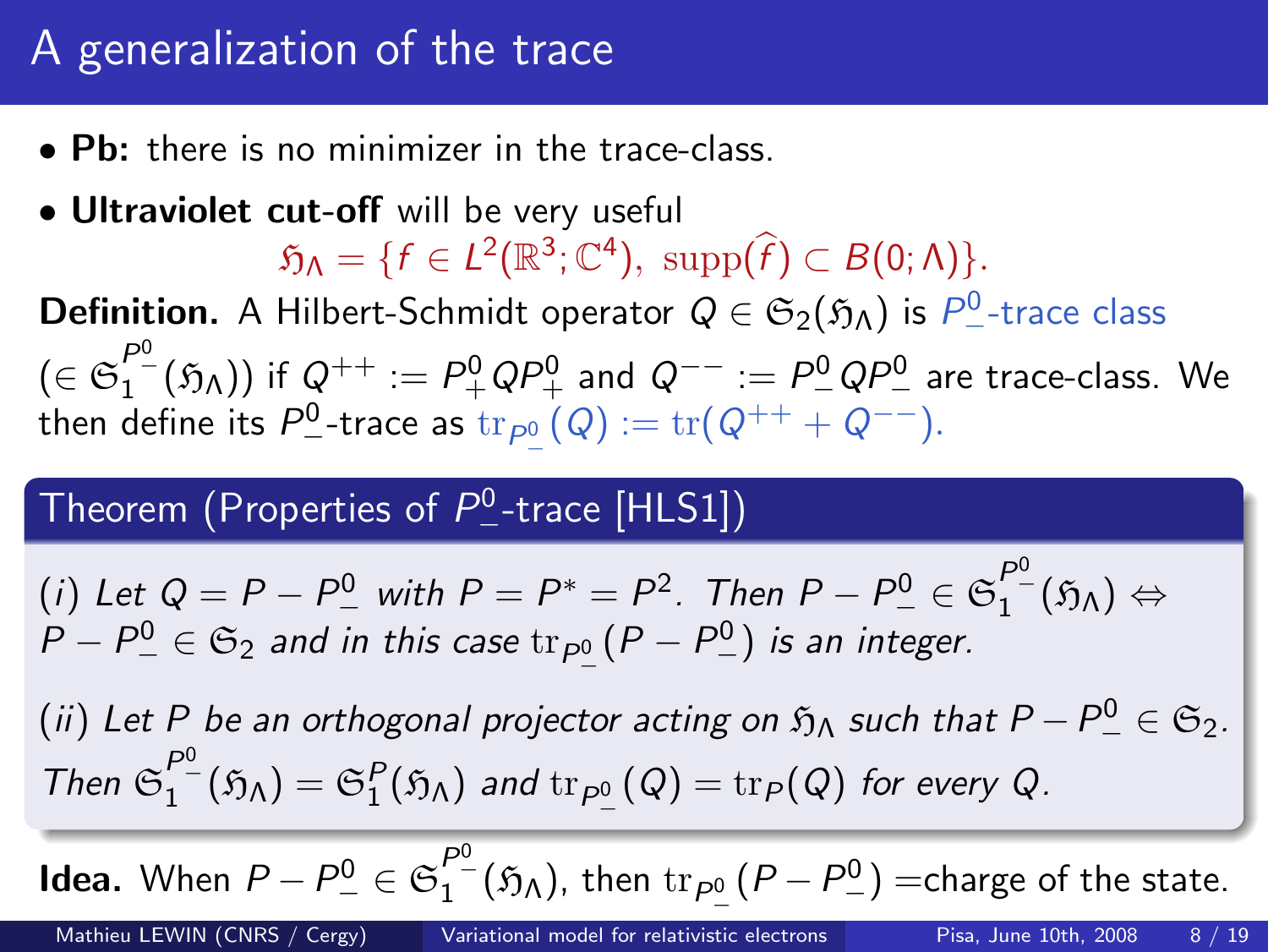### **Density**

• Density.  $\rho_Q(x) = \text{tr}_{\mathbb{C}^4}(Q(x, x))$  is well-defined  $\forall Q \in \mathfrak{S}_2(\mathfrak{H}_\Lambda)$  since Supp  $\widehat{Q} \subset B(0, \Lambda)^2 \Rightarrow Q(x, y)$  smooth. We introduce:

$$
D(f,g):=4\pi\int_{\mathbb{R}^3}|k|^{-2}\overline{\widehat{f}(k)}\widehat{g}(k),\qquad \mathcal{C}:=\{f\mid D(f,f)<\infty\}.
$$

#### Lemma (Definition of the density [HLS3])

 $\Lambda>0.$  The map  $Q\in\mathfrak{S}^{P\mathfrak{0}}_{1}(\mathfrak{H}_{\Lambda})\mapsto\rho_{Q}\in L^{2}\cap\mathcal{C}$  is continuous, i.e. there exists a constant  $C = C(\Lambda)$  such that:  $\|\rho_Q\|_{L^2}+D(\rho_Q,\rho_Q)^{1/2}\leq C\left(\|Q\|_{\mathfrak{S}_2(\mathfrak{H}_\Lambda)}+\|Q^{++}\|_{\mathfrak{S}_1(\mathfrak{H}_\Lambda)}+\|Q^{--}\|_{\mathfrak{S}_1(\mathfrak{H}_\Lambda)}\right).$ 

**Rmk.** If  $Q$  is trace-class, then  $\rho_Q \in L^1(\mathbb{R}^3)$  and Z  $\int_{\mathbb{R}^3} \rho_Q = \operatorname{tr}_{P_-^0}(Q) = \operatorname{tr}(Q).$ 

We will see that this does not hold for a minimizer of  $\mathcal{E}^{\nu}.$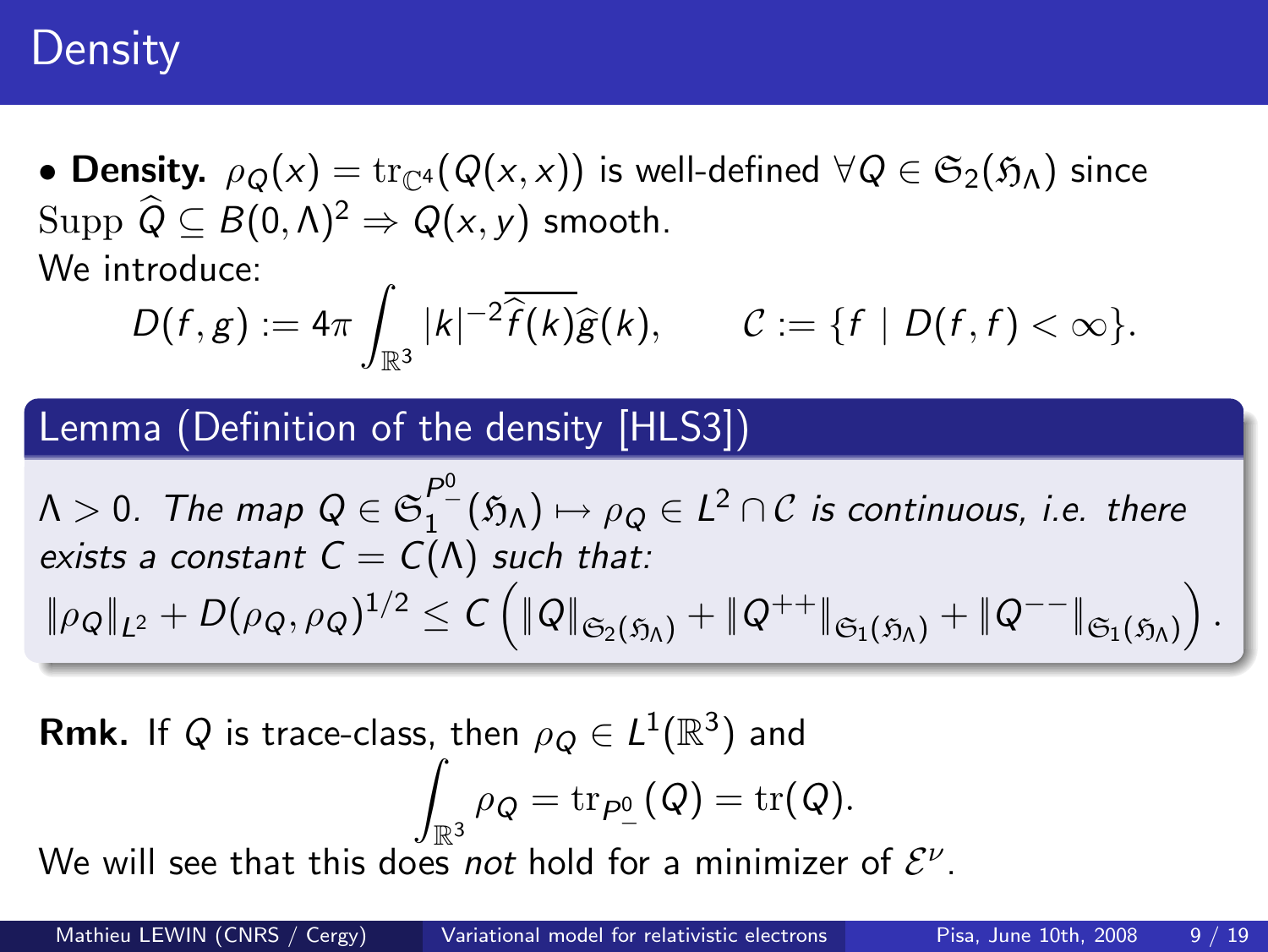## Definition of the BDF Energy

$$
\mathcal{E}^{\nu}(Q) := \text{tr}_{P_{\underline{0}}} (D^0 Q) - \alpha D(\nu, \rho_Q) + \frac{\alpha}{2} D(\rho_Q, \rho_Q)
$$
\n
$$
Q \in \mathcal{Q}_{\Lambda} := \left\{ Q \in \mathfrak{S}_1^{P^0}(\mathfrak{H}_{\Lambda}) \mid Q^* = Q, \ -P^0 \le Q \le P^0_+ \right\}.
$$
\n(Convex hull of  $\{Q = P - P^0 \in \mathfrak{S}_2(\mathfrak{H}_{\Lambda})\}$ , cf Lieb, PRL '81)

#### Lemma (The BDF Energy is bounded-below)

 $\alpha \geq 0$ ,  $\Lambda > 0$ ,  $\nu \in \mathcal{C}$ . The functional  $\mathcal{E}^{\nu}$  is well-defined on  $\mathcal{Q}_{\Lambda}$ . It satisfies  $\forall Q \in \mathcal{Q}_\Lambda, \qquad \mathcal{E}^{\nu}(Q) + \frac{\alpha}{2}D(\nu, \nu) \geq 0$ 

and it is thus bounded-below. If moreover  $\nu=0$ , then  $\mathcal{E}^0$  is nonnegative, 0 being its unique minimizer.

*Proof:* Notice 
$$
-P_{-}^{0} \leq Q \leq P_{+}^{0} \iff Q^{2} \leq Q^{++} - Q^{--}
$$
 and  $\text{tr}_{P_{-}^{0}}(D^{0}Q) = \text{tr}(|D^{0}|(Q^{++} - Q^{--})) \geq \text{tr}(Q^{++} - Q^{--}) \geq \text{tr}(Q^{2}) \geq 0.$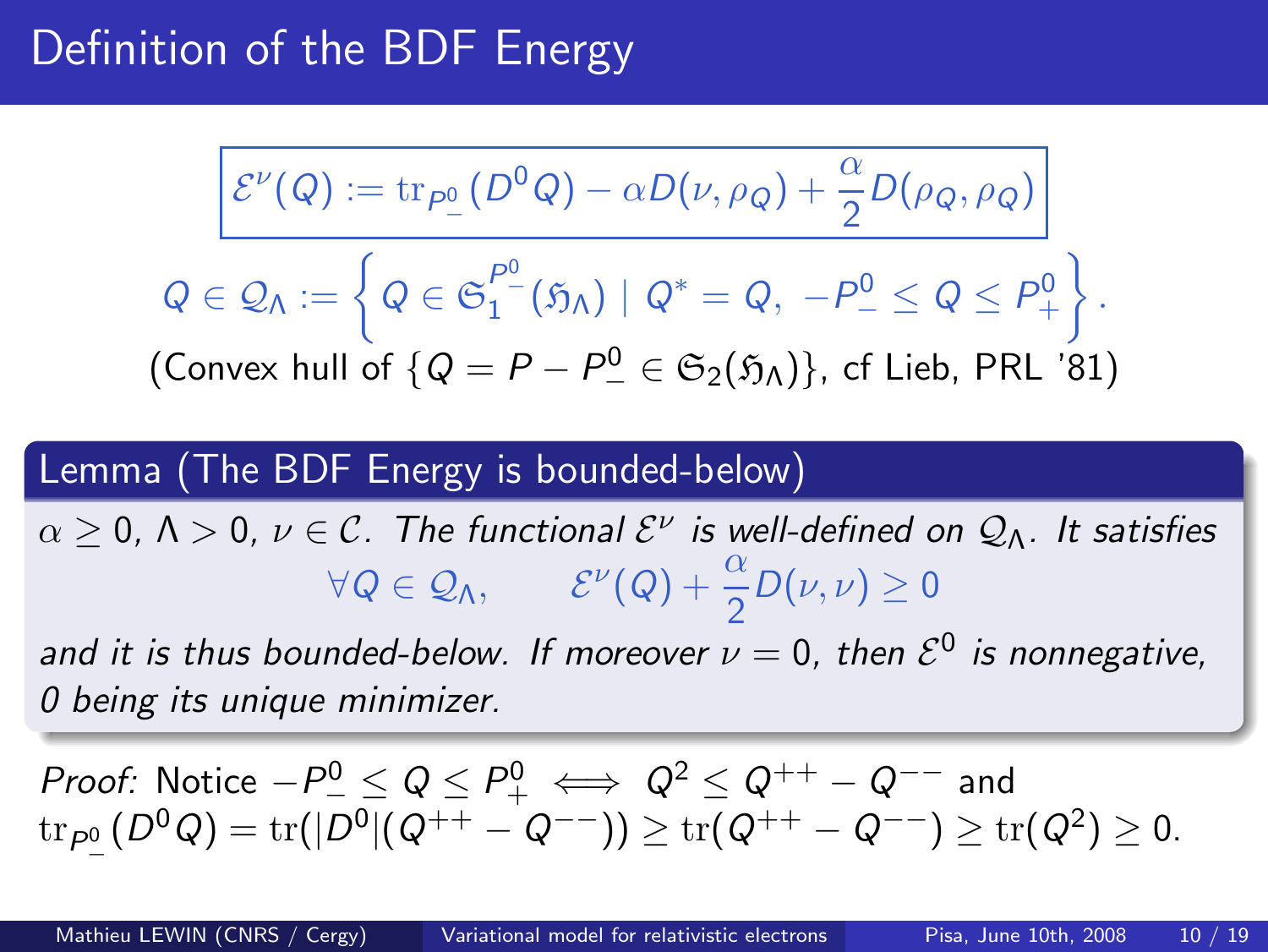### Theorem (Definition of the Polarized Vacuum [HLS2])

Let  $\alpha \geq 0$ ,  $\Lambda > 0$ ,  $\nu \in \mathcal{C}$ . The functional  $\mathcal{E}^{\nu}$  possesses a global minimizer  $\bar{Q}$  on  $\mathcal{Q}_\Lambda$ . It is not necessarily unique but its density  $\rho_{\bar{Q}}$  is uniquely defined; it is radially symmetric if  $\nu$  is radially symmetric. The operator  $\overline{Q}$  is a solution of the self-consistent equation

$$
\begin{cases} \n\bar{Q} = \chi_{(-\infty,0)} (D_{\bar{Q}}) - P_{-}^{0} + \delta \\ \nD_{\bar{Q}} = D^{0} + \alpha \left( \rho_{\bar{Q}} - \nu \right) * \frac{1}{|\cdot|} \n\end{cases}
$$
\n(1)

where  $0 \le \delta \le 1$  is finite rank and satisfies  $\text{Ran}(\delta) \subseteq \text{ker}(D_Q)$ . Moreover, if  $\alpha$  and  $\nu$  satisfy  $\alpha \pi^{1/6} 2^{11/6} D(\nu, \nu)^{1/2} < 1$ , then  $\ker(D_{Q}) = \{0\}$ , hence  $\delta = 0$  and  $\overline{Q}$  is unique. In this case the associated vacuum is neutral:  $\mathrm{tr}_{P^0_-}(\bar Q)=0.$ 

*Proof of the existence:*  $\mathcal{E}^{\nu}$  *is wlsc for the weak-* $*$  *topology of*  $\mathfrak{S}^{P^0_-}_{1-}(\mathfrak{H}_\Lambda).$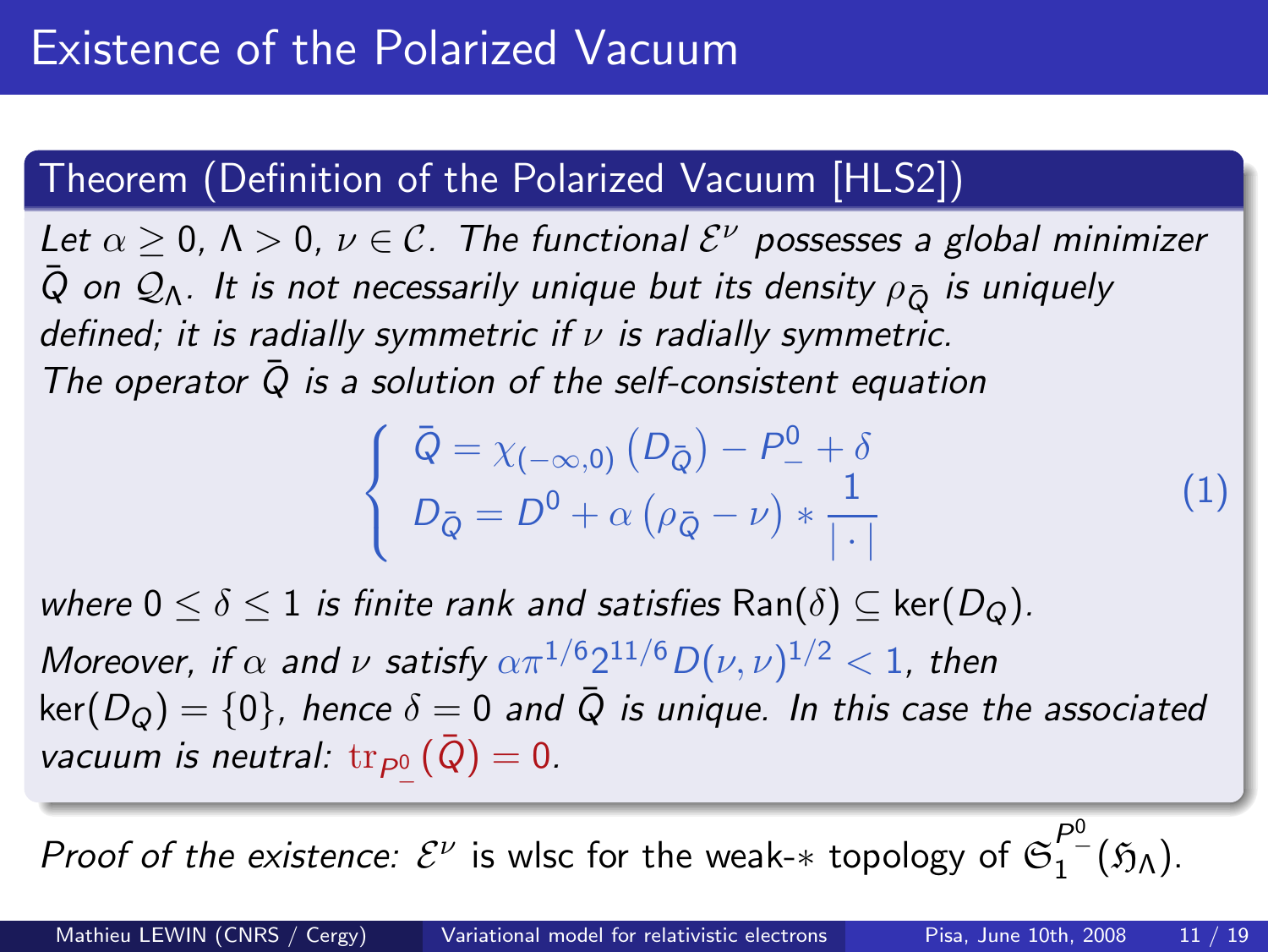## Renormalization

When  $\nu \neq 0$ , a self-consistent solution  $\overline{Q}$  of (1) is not trace-class.

Theorem  $(L^1$  regularity and renormalization  $[\mathsf{GLS}])$ 

Let  $\alpha\geq$  0,  $\Lambda>$  0,  $\nu\in\mathcal{C}\cap L^{1}(\mathbb{R}^{3})$  with  $Z=\int_{\mathbb{R}^{3}}\nu$ . Let  $\bar{Q}$  be a self-consistent solution of (1). Then  $\rho_{\bar{Q}}\in L^1(\bar{\mathbb{R}}^3)$  and

$$
\int_{\mathbb{R}^3} \rho_{\bar{Q}} - Z = \frac{\text{tr}_{\rho_{\underline{0}}}(\bar{Q}) - Z}{1 + \alpha B_{\Lambda}}
$$

where 
$$
B_{\Lambda} = \frac{2}{3\pi} \log \Lambda - \frac{5}{9\pi} + \frac{2 \log 2}{3\pi} + O(1/\Lambda^2)
$$
.

**Renormalization.** Assume for instance  $\alpha \pi^{1/6} 2^{11/6} D(\nu, \nu)^{1/2} < 1$ . Then  ${\rm tr}_{P_-^0}(\bar Q)=0$  but  $\int\rho_{\bar Q}\neq 0$ . Observed density:  $\nu-\rho_{\bar Q}$ . Potential observed far away:  $e_{\text{phys}}Z/|x|$  where  $e_{\text{phys}} = \frac{e}{1+e}$ 

 $\overline{\frac{1 + \alpha B_{\Lambda}}{1 + \alpha B_{\Lambda}}}$  (well-known in QED).

Close to the nucleus, different behavior like the oscillations of  $\rho_{\bar{O}}$ .

(2)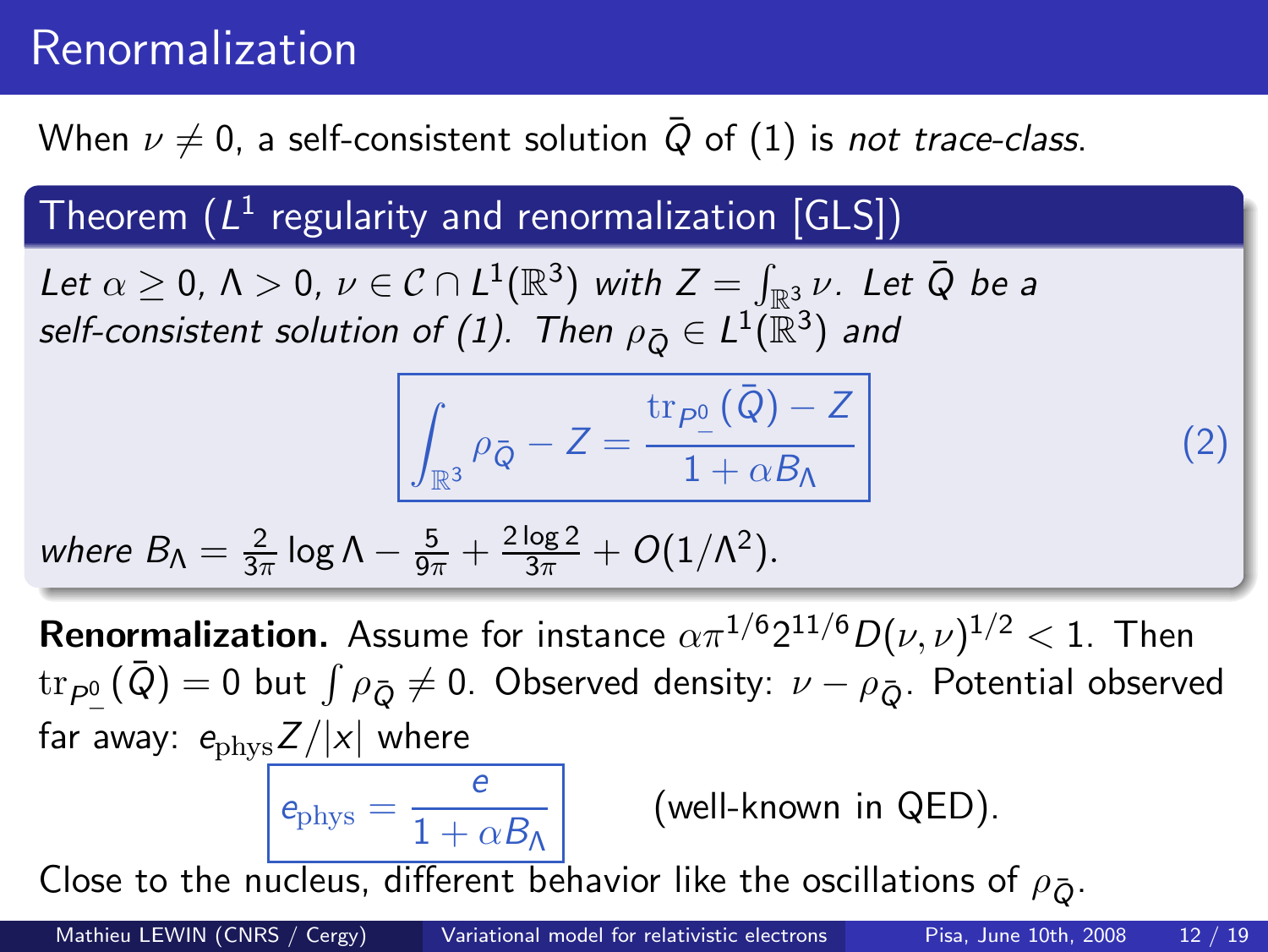## The First Order Density

 $2\pi$ 

 $\bullet$  Assume  $\alpha \pi^{1/6} 2^{11/6} D(\nu, \nu)^{1/2} < 1$  and drop the nonlinear term:  $Q = \chi_{(-\infty,0]}(D^0 - \alpha \nu * | \cdot |^{-1}) - P^0$  (Furry picture). Then  $Q = -\frac{\alpha}{2}$  $\int^{\infty}$ 1  $\frac{1}{D^0+i\eta}(-\nu *|\cdot|^{-1})\frac{1}{D^0+}$  $\frac{1}{D^0+i\eta}d\eta+\alpha^2Q_2$ 

−∞ with  $Q_2\in \mathfrak{S}_1(\mathfrak{H}_\Lambda)$  and  $\mathrm{tr}(Q_2)=\mathrm{tr}_{P_-^0}(Q)=0.$  Then, in Fourier space

$$
\widehat{\rho_Q}(k) = -\alpha B_{\Lambda}(k)(-\widehat{\nu})(k) + \alpha^2 \widehat{\rho}_2(k)
$$

with the logarithmically divergent function (notation  $E(\rho)=\sqrt{1+|\rho|^2})$  $B_{\Lambda}(k) = -\frac{1}{\pi^2|k|^2} \int_{|\ell+k/2| \leq \Lambda,} \frac{(\ell+k/2) \cdot (\ell-k/2) + 1 - E(\ell+k/2) E(\ell-k/2)}{E(\ell+k/2)E(\ell-k/2)(E(\ell+k/2) + E(\ell-k/2))} d\ell.$ |ℓ−k/2|≤Λ

• For a nonlinear solution,  $-\nu \leftrightarrow \rho_{\bar{O}} - \nu$ , hence

$$
\widehat{\rho_Q}(k) - \widehat{\nu}(k) = \frac{-1}{1 + \alpha B_{\Lambda}(k)} \widehat{\nu}(k) + \alpha^2 \frac{\widehat{\rho_2}(k)}{1 + \alpha B_{\Lambda}(k)}
$$

Rmk. Renormalization well interpreted within the nonlinear model. Does not work if the nonlinear term is neglected. Open with the exchange term.

Mathieu LEWIN (CNRS / Cergy) [Variational model for relativistic electrons](#page-0-0) Pisa, June 10th, 2008 13 / 19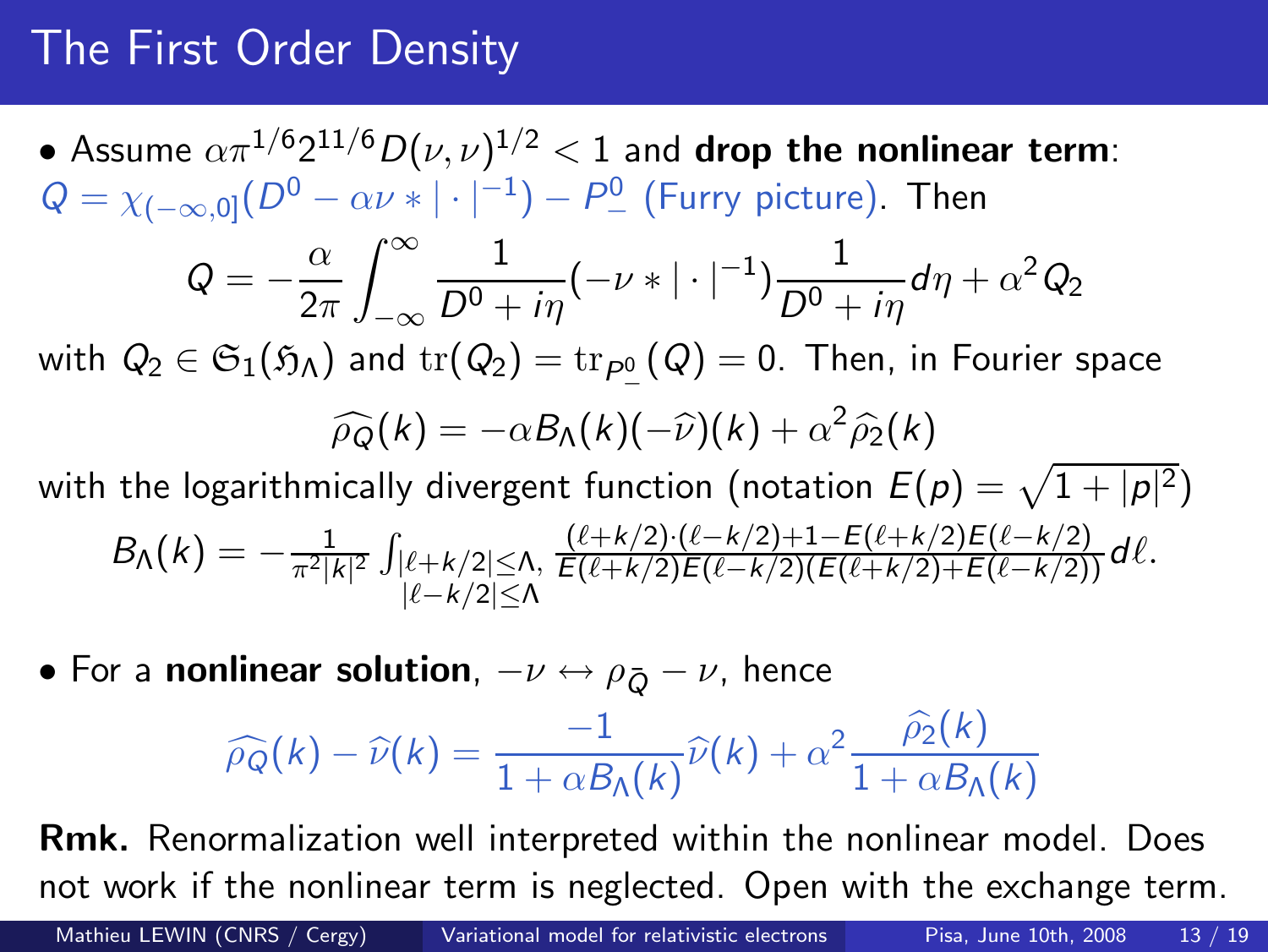Let  $\mathcal{Q}_{\Lambda}(q):=\{Q\in\mathcal{Q}_{\Lambda},\,\,\operatorname{tr}_{\rho_-^0}(Q)=q\}.$  Define

 $E^{\nu}(q) := \inf \{ \mathcal{E}^{\nu}(Q) \mid Q \in \mathcal{Q}_{\Lambda}(q) \}$ 

Theorem (Existence of atoms and molecules [HLS3,GLS])

Assume 
$$
\alpha \ge 0
$$
,  $\Lambda > 0$ ,  $\nu \in C \cap L^1(\mathbb{R}^3)$  with  $Z = \int_{\mathbb{R}^3} \nu \in \mathbb{R}$ .  
Then there exists  $q_m < q_M$  such that

 $(i)$   $[q_m,q_M]$  is the largest interval on which  $q\rightarrow E^\nu(q)$  is strictly convex; (ii) the interval  $[q_m, q_M]$  contains both Z and the unique minimizer  $q_0$  of  $q \to E^{\nu}(q)$ ;

(iii) if  $q\notin [q_m,q_M]$ , then  $\mathcal{E}^{\nu}$  has no minimizer in the charge sector  $\mathcal{Q}_{\Lambda}(q)$ ; (iv) if  $q\in[q_m,q_M]$ , then  $\mathcal{E}^\nu$  has a minimizer  $Q$  in  $\mathcal{Q}_\Lambda(q).$  It is not a priori unique but its density  $\rho_Q$  is uniquely determined. It is radial if  $\nu$  is radial.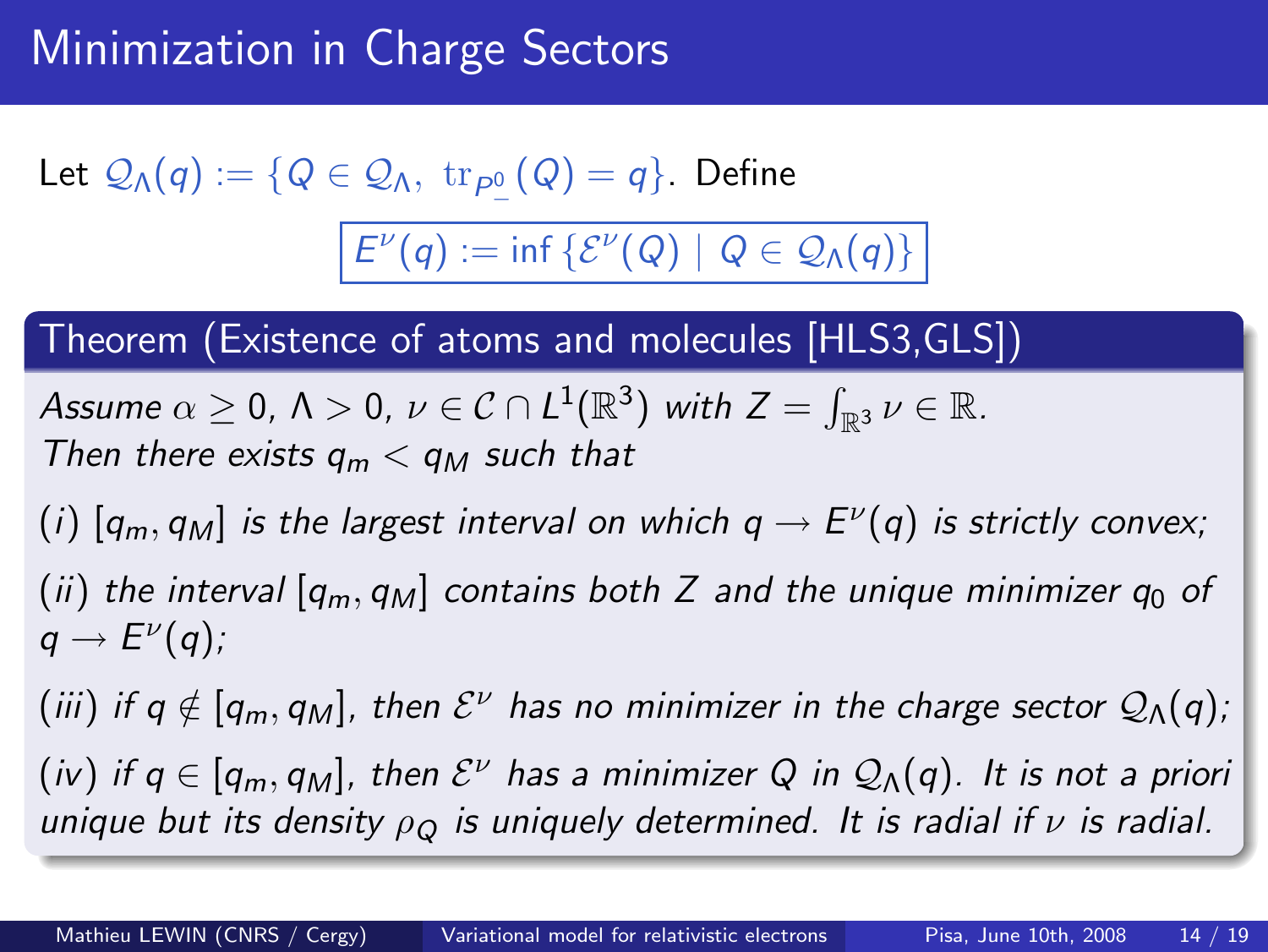The operator Q satisfies the self-consistent equation

$$
\begin{cases} Q + P_-^0 = \chi_{(-\infty,\mu)}(D_Q) + \delta, \\ D_Q = D^0 + \alpha(\rho_Q - \nu) * | \cdot |^{-1}, \end{cases}
$$

where  $\mu \in [-1,1]$  is a Lagrange multiplier associated with the charge constraint and  $0 \le \delta \le 1$  satisfies  $\text{Ran}(\delta) \subseteq \text{ker}(D_O - \mu)$ . Moreover,  $\rho_Q$  belongs to  $L^1(\mathbb{R}^3)$  and satisfies (2).

Rmk. With the exchange term, this is more difficult [HLS3]. Proof of the existence if some binding conditions are fulfilled. We checked them in the non relativistic and the weak-coupling limit.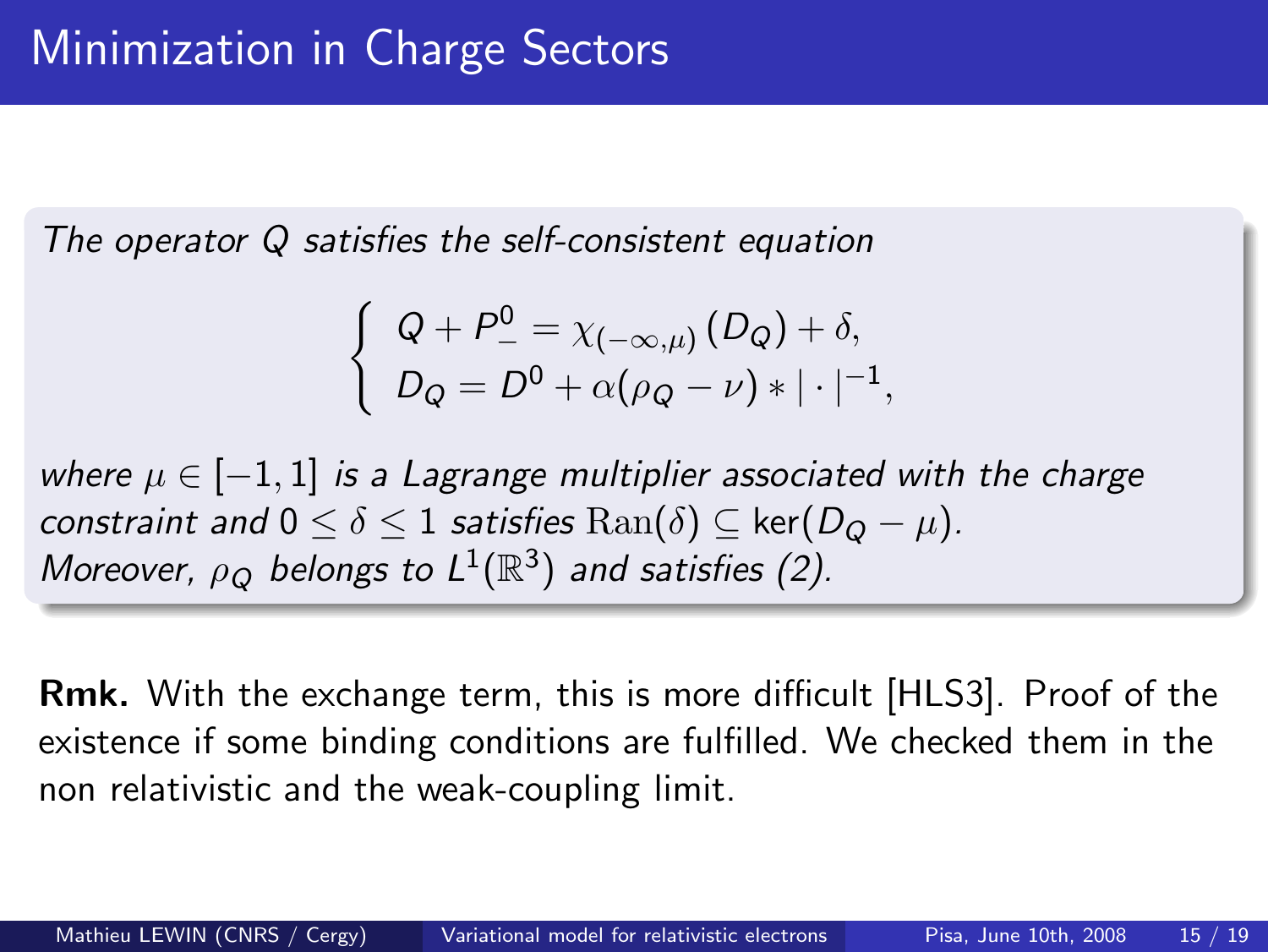## Minimization in Charge Sectors

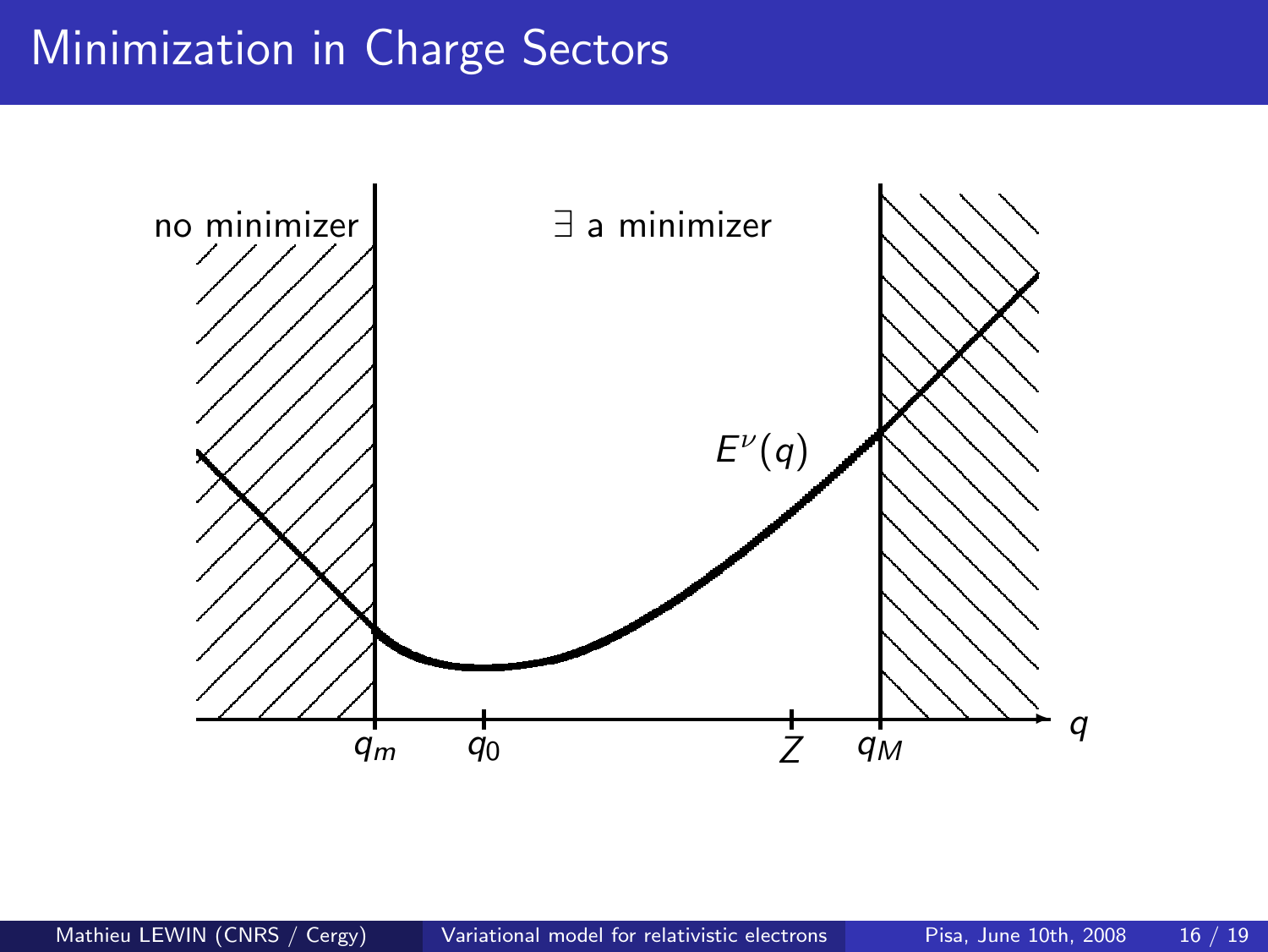### Theorem (Ionization estimate [GLS])

For  $\alpha$  small enough,  $\nu \in L^1({\mathbb R}^3)\cap {\mathcal C}$  with  $\nu \geq 0$ ,  $\int_{{\mathbb R}^3}\nu = Z$  and  $\alpha D(\nu, \nu)$ small enough, we have

$$
-C\frac{\alpha\log\Lambda+1/\Lambda+\alpha D(\nu,\nu)}{1-C\alpha\log\Lambda}\leq q_m\leq 0
$$

and

$$
Z \le q_M \le \frac{2Z + C(\alpha \log \Lambda + 1/\Lambda + \alpha D(\nu, \nu))}{1 - C\alpha \log \Lambda}.
$$

**Rmk.** In the nonrelativistic limit  $\alpha \to 0$  and  $\Lambda \to \infty$  such that  $\alpha$  log  $\Lambda \rightarrow 0$ , this reduces to an estimate of Lieb (PRA '84)

$$
0=q_m\leq Z\leq q_M\leq 2Z.
$$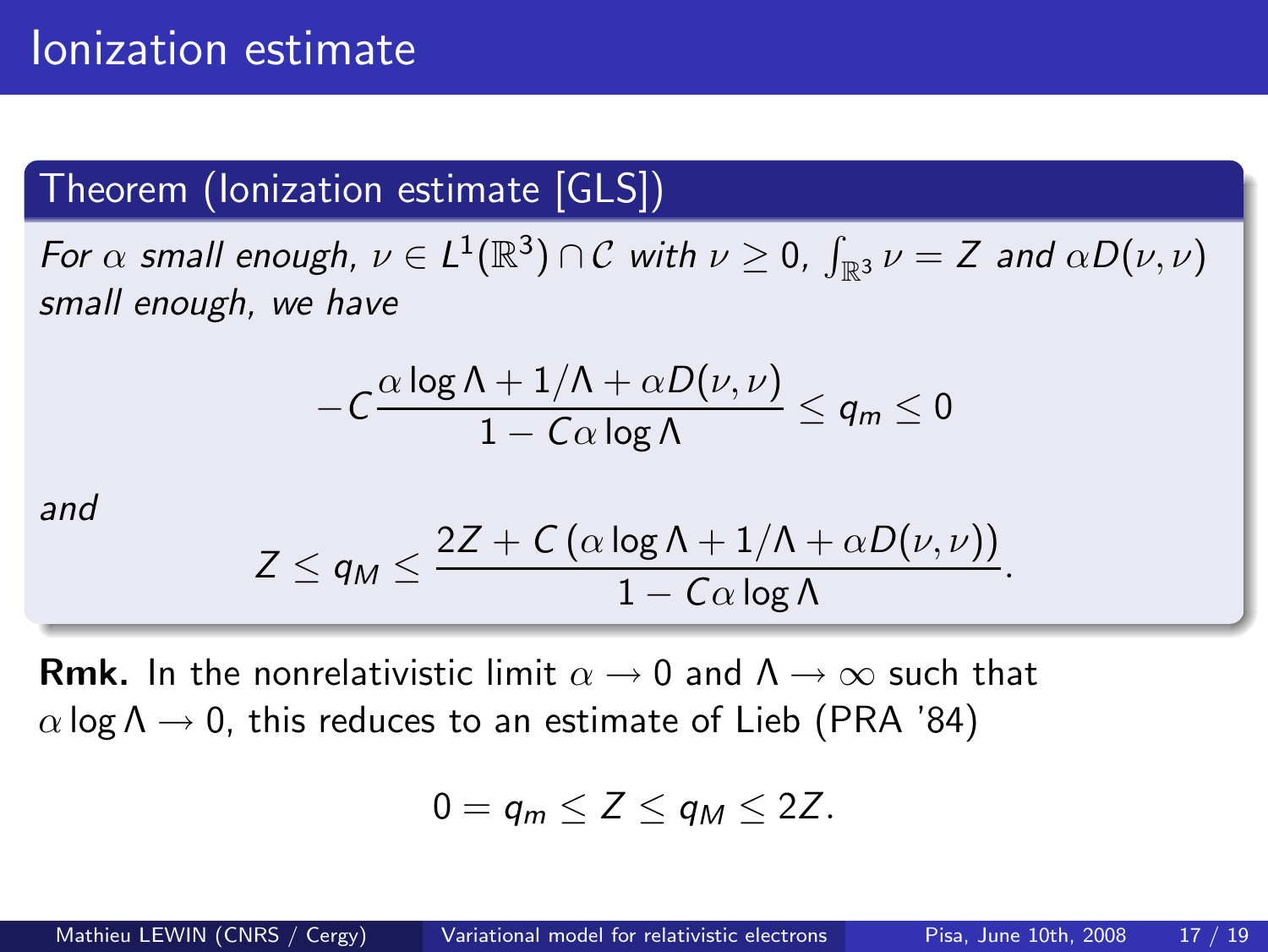### Interpretation of the Equation